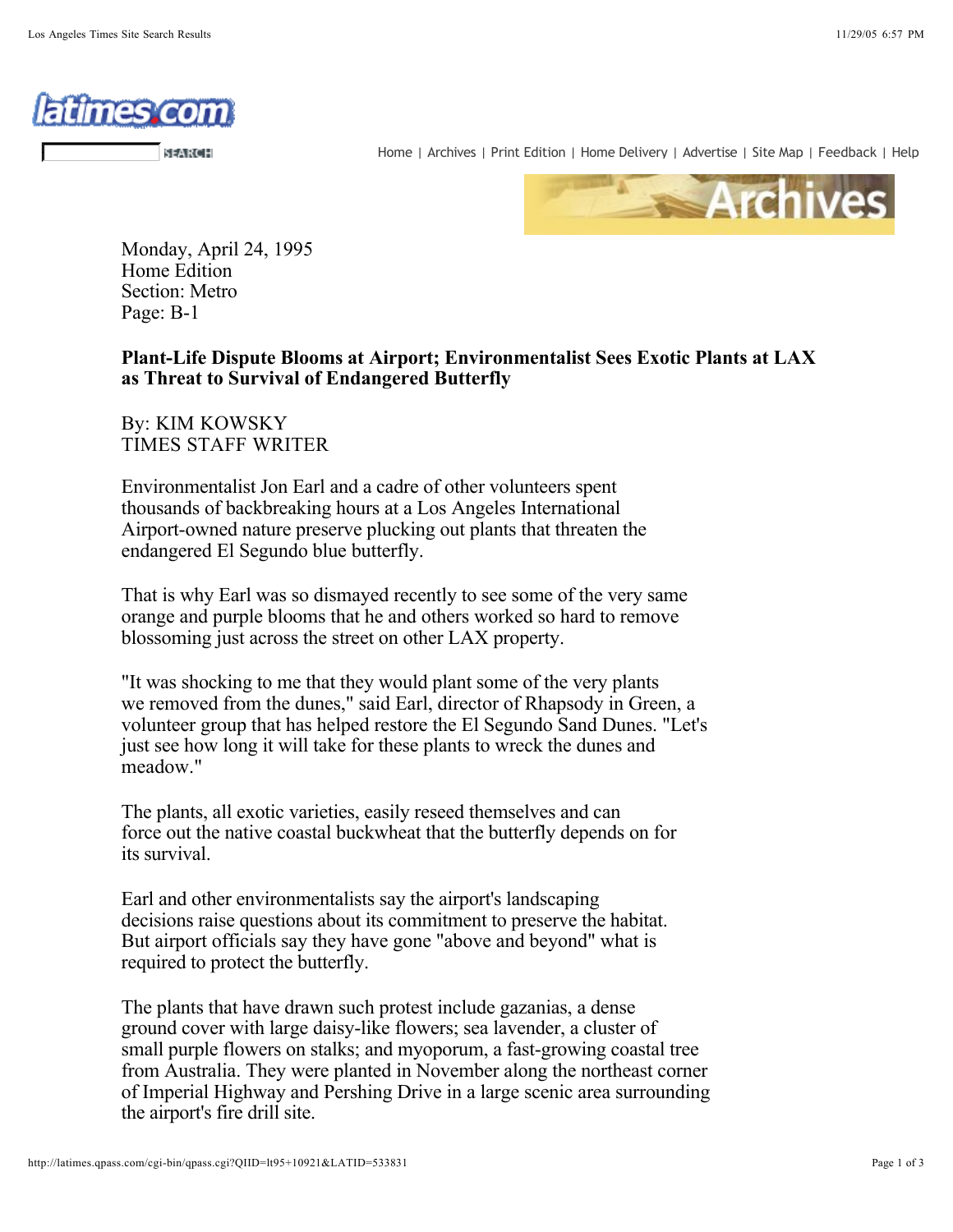The Westchester Parkway, which begins at the northernmost end of the butterfly preserve and extends east for 2 1/4 miles, was also planted with gazanias and sea lavender about a year and a half ago.

The flowers are not nearly as destructive to the butterfly as ice plant or acacias, which are hosts to the butterfly's predators and which appear in a dense thicket across from the habitat at World Way West.

But the plants nevertheless produce massive amounts of seeds which can easily blow across the highway and sprout in the butterfly preserve. Once established, the exotic plants tend to overtake coastal buckwheat, the butterfly's sole food source, horticulturists say.

"Those plants propagate very well and pop up all over the place," said botanist Angelika Brinkmann-Busi of the California Native Plant Society's South Coast chapter. "They can make such dense patches that they overcrowd the natives."

Airport officials say they did not know the plants could be harmful, even though one of their own reports contains strong recommendations against planting exotics near the sand dunes. They say the airport has paid a lot of money to preserve the sand dunes and currently devotes two full-time gardeners to its upkeep.

"We're taking care of the (dunes) restoration area--we're going above and beyond what's required," said airport spokeswoman Cora Fossett. "And here these people are complaining about what's going on across the street. Where does it end?"

She and other airport officials said the city, not the airport, approved the controversial landscaping plans. But city officials insist it is the Department of Airports' responsibility to select any plants that are to be installed on airport property.

being, which is operating an airport."

PHOTO: COLOR, Environmentalist Jon Earl with sea lavendar planted on Los Angeles International Airport land. PHOTOGRAPHER: JONATHAN ALCORN / For The Times PHOTO: COLOR, Below, primroses, which are native to the dunes area near LAX. PHOTOGRAPHER: JONATHAN ALCORN / For The Times PHOTO: COLOR, The El Segundo blue butterfly, a resident of the dunes near LAX. PHOTOGRAPHER: SUZANNE STATES / For The Times Descriptors: ENVIRONMENT -- LOS ANGELES COUNTY; PLANTS; ENDANGERED SPECIES; BUTTERFLIES; LANDSCAPING; LOS ANGELES INTERNATIONAL AIRPORT;